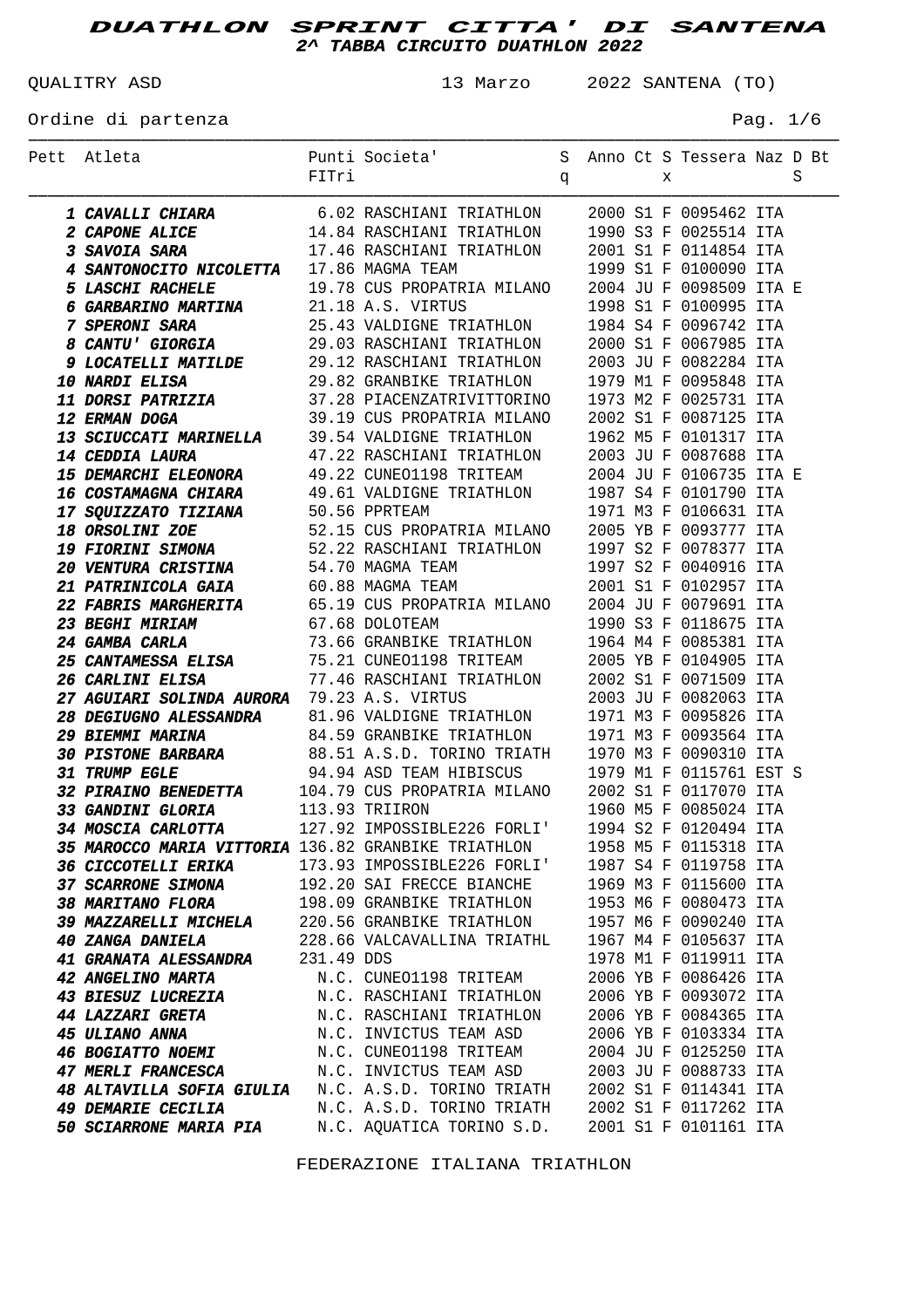QUALITRY ASD 13 Marzo 2022 SANTENA (TO)

Ordine di partenza  $P = 2/6$ 

| Pett Atleta                                                                                                                                                                                                                                                                                                                |          | Punti Societa' Sanno Ct S Tessera Naz D Bt<br>FITri |  |   |                         |   |
|----------------------------------------------------------------------------------------------------------------------------------------------------------------------------------------------------------------------------------------------------------------------------------------------------------------------------|----------|-----------------------------------------------------|--|---|-------------------------|---|
|                                                                                                                                                                                                                                                                                                                            | FITri    | $\mathbf{q}$                                        |  | X |                         | S |
|                                                                                                                                                                                                                                                                                                                            |          |                                                     |  |   |                         |   |
| 51 DAMIANI CATTERINA M.C. A.S.D. TORINO TRIATH 1994 S2 F 0110908 ITA                                                                                                                                                                                                                                                       |          |                                                     |  |   |                         |   |
| <b>52 STOCCO ELISABETTA</b>                                                                                                                                                                                                                                                                                                |          |                                                     |  |   | 1997 S2 F 0127345 ITA   |   |
| 52 SIUCCU ELLSABETTA N.C. DOLOTEAM<br>53 GISMONDI FEDERICA N.C. DOLOTEAM<br>54 SACRIMENTE DESCRIPTION N.C. DOLOTEAM                                                                                                                                                                                                        |          |                                                     |  |   | 1983 S4 F 0019912 ITA   |   |
| 53 CINNOMIC INSTITUTE MARKET MARKET MARKET MARKET MARKET MARKET N.C. BUONCONSIGLIO NUOTO 1987 S4 F 0126726 ITA                                                                                                                                                                                                             |          |                                                     |  |   |                         |   |
| 55 SCALFONI CHIARA CARLOT N.C. A.S.D. TORINO TRIATH 1984 S4 F 0121894 ITA                                                                                                                                                                                                                                                  |          |                                                     |  |   |                         |   |
| <b>56 COLLE SONIA</b><br>56 COLLE SONIA M.C. CUSIOCUP 1974 M2 F 0107713 ITA<br>57 LEVER FRANCESCA M.C. BUONCONSIGLIO NUOTO 1977 M2 F 0126263 ITA                                                                                                                                                                           |          | N.C. CUSIOCUP                                       |  |   | 1974 M2 F 0107713 ITA   |   |
|                                                                                                                                                                                                                                                                                                                            |          |                                                     |  |   |                         |   |
| 58 ROSSA LAURA                                                                                                                                                                                                                                                                                                             |          | N.C. GRANBIKE TRIATHLON 1977 M2 F 0127431 ITA       |  |   |                         |   |
| 59 VICENTINI CLAUDIA M.C. CUS PROPATRIA MILANO 1970 M3 F 0125079 ITA<br>60 VENTURA ADA M.C. A.S.D. TORINO TRIATH 1967 M4 F 0036398 ITA                                                                                                                                                                                     |          |                                                     |  |   |                         |   |
|                                                                                                                                                                                                                                                                                                                            |          |                                                     |  |   |                         |   |
|                                                                                                                                                                                                                                                                                                                            |          |                                                     |  |   |                         |   |
| <b>65 RINALDI MARCO</b> 3.01 CUS PARMA ASD 1994 S2 M 0113456 ITA<br><b>66 CHITTI DARIO</b> 3.34 CUS PARMA ASD 1993 S2 M 0038131 ITA<br><b>67 CORTI MARCO</b> 3.95 ZEROTRENTA TRIATHLON 1986 S4 M 0090360 ITA                                                                                                               |          |                                                     |  |   |                         |   |
|                                                                                                                                                                                                                                                                                                                            |          |                                                     |  |   | 1980 M1 M 0009935 ITA   |   |
| 68 DEGASPERI ALESSANDRO 4.35 DOLOTEAM                                                                                                                                                                                                                                                                                      |          |                                                     |  |   |                         |   |
| 69 ZONTINI MATTIA 4.84 RASCHIANI TRIATHLON 1990 S3 M 0101884 ITA                                                                                                                                                                                                                                                           |          |                                                     |  |   |                         |   |
| <b>70 LOMBARDI STEFANO</b> 5.01 VENUS TRIATHLON 1997 S2 M 0115852 ITA                                                                                                                                                                                                                                                      |          |                                                     |  |   |                         |   |
| 71 ESPUNA LARRAMONA MIGUE 6.63 CUS PROPATRIA MILANO 2004 JU M 0079210 ITA<br><i><b>72 ZAMO' FEDERICO</b></i>                                                                                                                                                                                                               |          |                                                     |  |   | 1999 S1 M 0085675 ITA   |   |
|                                                                                                                                                                                                                                                                                                                            | 7.12 DDS |                                                     |  |   |                         |   |
| <i><b>73 FOPPOLO PIETRO<br/>74 DUCHI NICOLA</b></i>                                                                                                                                                                                                                                                                        |          |                                                     |  |   |                         |   |
|                                                                                                                                                                                                                                                                                                                            |          |                                                     |  |   |                         |   |
|                                                                                                                                                                                                                                                                                                                            |          |                                                     |  |   |                         |   |
| <b>74 DUCHI NICOLA</b> 7.66 DOLOTEAM 1998 S1 M 0111340 ITA<br><b>75 GAMBITTA DANIELE</b> 8.31 MAGMA TEAM 2002 S1 M 0099837 ITA<br><b>76 ARNAUDO MARCO</b> 9.48 CUNEO1198 TRITEAM 2000 S1 M 0092776 ITA<br><b>77 MAZZUCCO EDOARDO</b> 10.88 SAI FRECCE BI                                                                   |          |                                                     |  |   |                         |   |
| <b>78 SCHIAVINO ENRICO</b> 11.10 MAGMA TEAM 1994 S2 M 0050551 ITA<br><b>79 RINALDI MATTEO</b> 11.18 CUS PARMA ASD 1995 S2 M 0078542 ITA                                                                                                                                                                                    |          |                                                     |  |   |                         |   |
|                                                                                                                                                                                                                                                                                                                            |          |                                                     |  |   |                         |   |
| 80 PREVITALI THOMAS FRANC 12.08 RASCHIANI TRIATHLON 1998 S1 M 0043798 ITA                                                                                                                                                                                                                                                  |          |                                                     |  |   |                         |   |
| <b>81 ROMANO SIMEONE</b>                                                                                                                                                                                                                                                                                                   |          | 12.34 CUNEO1198 TRITEAM 2004 JU M 0096798 ITA       |  |   |                         |   |
| 82 MATARAZZO VINCENZO MAR 12.60 CUNEO1198 TRITEAM 2004 JU M 0086428 ITA                                                                                                                                                                                                                                                    |          |                                                     |  |   |                         |   |
| <b>33 SAPORITO LUIGI</b><br><b>34 FRANCESCHI MARCO</b><br><b>35 BUSSO NICOL<sub>IT</sub><br/> <b>35 BUSSO NICOL<sub>IT</sub></b><br/> <b>36 GILARDI GUGLIELMO</b><br/> <b>37 NICOLARDI FRANCESCO FL</b><br/> <b>31.81 RASCHIANI TRIATHLON</b><br/> <b>3000 S1 M 0105768 ITA</b><br/> <b>367 NICOLARDI FRANCESCO FL</b></b> |          |                                                     |  |   |                         |   |
|                                                                                                                                                                                                                                                                                                                            |          |                                                     |  |   |                         |   |
|                                                                                                                                                                                                                                                                                                                            |          |                                                     |  |   |                         |   |
|                                                                                                                                                                                                                                                                                                                            |          |                                                     |  |   |                         |   |
|                                                                                                                                                                                                                                                                                                                            |          |                                                     |  |   |                         |   |
| 88 LIMOLI ANTONIO 13.97 DOLOTEAM                                                                                                                                                                                                                                                                                           |          |                                                     |  |   | 1998 S1 M 0088695 ITA   |   |
| <i><b>89 BONALUMI MATTEO</b></i>                                                                                                                                                                                                                                                                                           |          | 13.98 INVICTUS TEAM ASD                             |  |   | 2000 S1 M 0108416 ITA   |   |
| <b>90 VIALE DAVIDE</b>                                                                                                                                                                                                                                                                                                     |          | 14.62 A.S.D. TORINO TRIATH                          |  |   | 1987 S4 M 0070504 ITA   |   |
| 91 BRAMBILLASCHI LORENZO 14.65 ZEROTRI 1 COMO                                                                                                                                                                                                                                                                              |          |                                                     |  |   | 1999 S1 M 0105220 ITA   |   |
| <b>92 FERRERO ALBERTO</b>                                                                                                                                                                                                                                                                                                  |          | 14.69 CUNEO1198 TRITEAM                             |  |   | 2005 YB M 0105910 ITA   |   |
| <b>93 CARRARA PIETRO</b>                                                                                                                                                                                                                                                                                                   |          | 14.98 CUS PARMA ASD                                 |  |   | 1970 M3 M 0034939 ITA   |   |
| <b>94 GRIBI LOTFI</b>                                                                                                                                                                                                                                                                                                      |          | 15.20 TRIIRON                                       |  |   | 1989 S3 M 0120030 ITA   |   |
| <b>95 PAVONE RICCARDO</b>                                                                                                                                                                                                                                                                                                  |          | 15.57 MAGMA TEAM                                    |  |   | 2002 S1 M 0114751 ITA   |   |
| <b>96 GIULIANO GUGLIELMO</b>                                                                                                                                                                                                                                                                                               |          | 15.69 VALDIGNE TRIATHLON                            |  |   | 2003 JU M 0087410 ITA E |   |
| 97 MOLGORA THOMAS                                                                                                                                                                                                                                                                                                          |          | 16.56 RASCHIANI TRIATHLON                           |  |   | 2002 S1 M 0106267 ITA   |   |
| <b>98 BOTTERO SEVERUS ELIAS</b>                                                                                                                                                                                                                                                                                            |          | 16.62 SAI FRECCE BIANCHE                            |  |   | 1995 S2 M 0104665 ITA   |   |
| <b>99 ZENOBI ELIA</b>                                                                                                                                                                                                                                                                                                      |          | 17.02 RASCHIANI TRIATHLON                           |  |   | 2002 S1 M 0092525 ITA   |   |
| <b>100 FRONZA MARCO</b>                                                                                                                                                                                                                                                                                                    |          | 17.24 BUONCONSIGLIO NUOTO                           |  |   | 1968 M3 M 0084349 ITA   |   |
| <b>101 MARTINI DAVIDE</b>                                                                                                                                                                                                                                                                                                  |          | 17.76 SAI FRECCE BIANCHE                            |  |   | 1999 S1 M 0112086 ITA   |   |
| 102 SCHIAVINO ANDREA ROSAR 18.45 RASCHIANI TRIATHLON                                                                                                                                                                                                                                                                       |          |                                                     |  |   | 1989 S3 M 0041404 ITA   |   |
| <b>103 ANNONI EMILIO</b>                                                                                                                                                                                                                                                                                                   |          | 18.65 CUS PROPATRIA MILANO                          |  |   | 1999 S1 M 0095143 ITA   |   |
| <b>104 BERRINO SIMONE</b>                                                                                                                                                                                                                                                                                                  |          | 18.89 SAI FRECCE BIANCHE                            |  |   | 1988 S3 M 0113162 ITA   |   |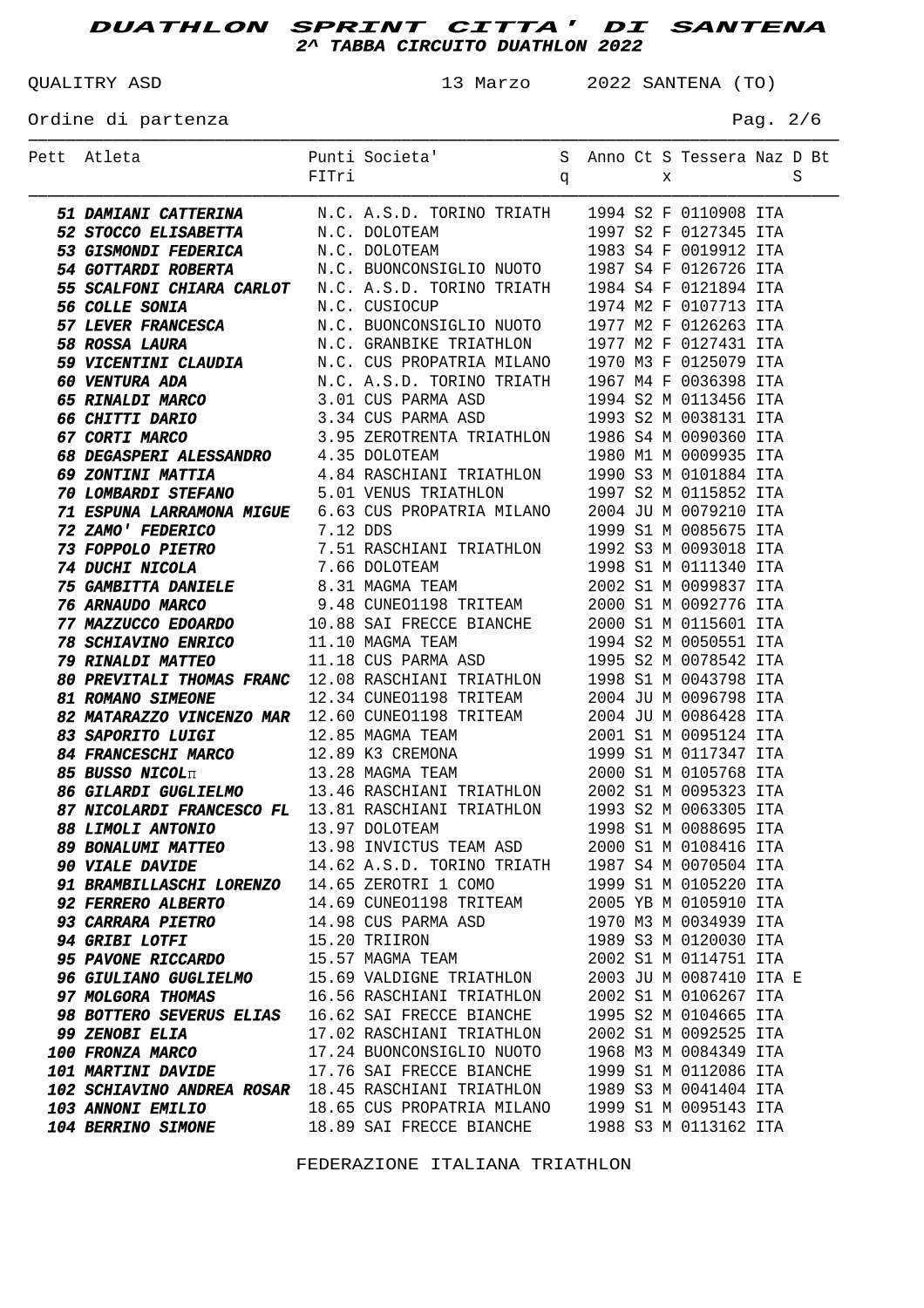QUALITRY ASD 13 Marzo 2022 SANTENA (TO)

Ordine di partenza  $P$ ag. 3/6

| Pett Atleta                                                                                                                                                                                                                                                                                                | FITri     | Punti Societa' Sanno Ct S Tessera Naz D Bt                                               |              |  |   |                       | S |
|------------------------------------------------------------------------------------------------------------------------------------------------------------------------------------------------------------------------------------------------------------------------------------------------------------|-----------|------------------------------------------------------------------------------------------|--------------|--|---|-----------------------|---|
|                                                                                                                                                                                                                                                                                                            |           |                                                                                          | $\mathbf{q}$ |  | X |                       |   |
| <b>105 SCIORTINO SIMONE</b><br><b>18.97 DOLOTEAM</b><br><b>1987 S4 M 0095717 ITA</b><br><b>106 GIACALONE ALESSANDRO</b><br><b>19.19 MAGMA TEAM</b><br><b>1999 S1 M 0102577 ITA</b><br><b>107 GILIOLI SAMUELE SILLA</b><br><b>20.50 T.D. RIMINI</b><br><b>21.41 INVICTUS TEAM ASD</b><br><b>2003</b>        |           |                                                                                          |              |  |   |                       |   |
|                                                                                                                                                                                                                                                                                                            |           |                                                                                          |              |  |   |                       |   |
|                                                                                                                                                                                                                                                                                                            |           |                                                                                          |              |  |   |                       |   |
|                                                                                                                                                                                                                                                                                                            |           |                                                                                          |              |  |   |                       |   |
| <b>109 PIATTI LORENZO</b>                                                                                                                                                                                                                                                                                  |           | 21.81 CUNEO1198 TRITEAM                                                                  |              |  |   | 2000 S1 M 0106728 ITA |   |
| 110 DAVIDE CHRISTIAN                                                                                                                                                                                                                                                                                       |           | 22.44 RASCHIANI TRIATHLON                                                                |              |  |   | 1997 S2 M 0062779 ITA |   |
|                                                                                                                                                                                                                                                                                                            |           |                                                                                          |              |  |   | 2005 YB M 0115811 ITA |   |
| <b>111 GIRAUDO GIULIO</b> 22.53 CUNEO1198 TRITEAM<br><b>112 BIANCHI DAVIDE</b> 23.00 TEAM RBIKE MEDIAL IN<br><b>113 FAVERSANI MARCO</b> 23.13 RASCHIANI TRIATHLON<br><b>114 ILLIARE REPRENTES</b>                                                                                                          |           |                                                                                          |              |  |   | 1982 M1 M 0113463 ITA |   |
|                                                                                                                                                                                                                                                                                                            |           |                                                                                          |              |  |   | 2001 S1 M 0088143 ITA |   |
| <b>114 ALLIERI FEDERICO</b> 24.17 INVICTUS TEAM ASD 2003 JU M 0112856 ITA<br><b>115 BOMBARDELLI PATRICK</b> 24.41 DOLOTEAM 1983 S4 M 0079175 ITA<br><b>116 LODI GUSTAVO</b> 25.61 PIACENZATRIVITTORINO 1983 S4 M 0078341 ITA<br><b>116 LODI GUSTAVO</b>                                                    |           |                                                                                          |              |  |   |                       |   |
|                                                                                                                                                                                                                                                                                                            |           |                                                                                          |              |  |   |                       |   |
|                                                                                                                                                                                                                                                                                                            |           |                                                                                          |              |  |   |                       |   |
|                                                                                                                                                                                                                                                                                                            |           |                                                                                          |              |  |   |                       |   |
|                                                                                                                                                                                                                                                                                                            |           |                                                                                          |              |  |   |                       |   |
|                                                                                                                                                                                                                                                                                                            |           |                                                                                          |              |  |   |                       |   |
|                                                                                                                                                                                                                                                                                                            |           |                                                                                          |              |  |   |                       |   |
|                                                                                                                                                                                                                                                                                                            |           |                                                                                          |              |  |   |                       |   |
|                                                                                                                                                                                                                                                                                                            |           |                                                                                          |              |  |   |                       |   |
|                                                                                                                                                                                                                                                                                                            |           |                                                                                          |              |  |   |                       |   |
|                                                                                                                                                                                                                                                                                                            |           |                                                                                          |              |  |   |                       |   |
| <b>117 ALLEGRA ALESSANDRO</b> 25.64 MAGMA TEAM<br><b>118 MAESTRI NICCOLO'</b> 25.69 CUS PROPATRIA MILANO 2003 JU M 0100490 ITA<br><b>119 PORDENON MIRCO</b> 26.16 VALDIGNE TRIATHLON 2005 YB M 0088431 ITA<br><b>120 REAMI MATTEO</b> 26.23 SAI FRECCE B<br>125 AMBROSINO GIACOMO 28.39 GRANBIKE TRIATHLON |           |                                                                                          |              |  |   |                       |   |
| <b>126 PIRANA ANDREA</b>                                                                                                                                                                                                                                                                                   |           |                                                                                          |              |  |   |                       |   |
| <b>126 PIRANA ANDREA</b> 29.13 VALDIGNE TRIATHLON 1980 M1 M 0094611 ITA<br><b>127 GAIANI MASSIMILIANO BR</b> 29.29 VENUS TRIATHLON 1976 M2 M 0090423 ITA                                                                                                                                                   |           |                                                                                          |              |  |   |                       |   |
| <b>128 ALLAIO LUCA</b>                                                                                                                                                                                                                                                                                     |           |                                                                                          |              |  |   |                       |   |
| <b>129 CATALDO ALESSANDRO</b> 30.61 MAGMA TEAM<br><b>130 TUA FEDERICO</b> 30.78 CUNEO1198 TRITEAM<br><b>131 VELLANO ANDREA</b> 30.96 GRANBIKE TRIATHLON<br><b>122 DIGANI GIMANE</b> 21.00 NEW TRIATHLON PROTEC                                                                                             |           | 30.20 GRANBIKE TRIATHLON 1982 M1 M 0103375 ITA<br>30.61 MAGMA TEAM 2000 S1 M 0107000 ITA |              |  |   |                       |   |
|                                                                                                                                                                                                                                                                                                            |           | 30.61 MAGMA TEAM 2000 S1 M 0107000 ITA<br>30.78 CUNEO1198 TRITEAM 2004 JU M 0118555 ITA  |              |  |   |                       |   |
|                                                                                                                                                                                                                                                                                                            |           |                                                                                          |              |  |   | 1975 M2 M 0036701 ITA |   |
| <b>132 PISONI SIMONE</b> 31.99 NEW TRIATHLON PROJEC                                                                                                                                                                                                                                                        |           |                                                                                          |              |  |   | 1981 M1 M 0113347 ITA |   |
| 133 MAGGIORE TOMMASO 32.23 CUS PROPATRIA MILANO                                                                                                                                                                                                                                                            |           |                                                                                          |              |  |   | 2003 JU M 0100929 ITA |   |
| <b>134 GANGI GIACOMO</b><br>135 CARBONI STEFANO<br>135 CARBONI STEFANO<br>136 MORINO LORENZO<br>137 FONDRIESCHI LUCIANO<br>137 TONDRIESCHI LUCIANO<br>137 TONDRIESCHI LUCIANO<br>137 TONDRIESCHI LUCIANO<br>138 MORINO 1965 M4 M 0000059 ITA<br>138 M                                                      |           |                                                                                          |              |  |   |                       |   |
|                                                                                                                                                                                                                                                                                                            |           |                                                                                          |              |  |   |                       |   |
|                                                                                                                                                                                                                                                                                                            |           |                                                                                          |              |  |   |                       |   |
|                                                                                                                                                                                                                                                                                                            |           |                                                                                          |              |  |   |                       |   |
| 138 MONTANI GIORGIO 635.50 TRI NOVARA 61966 M4 M 0005473 ITA                                                                                                                                                                                                                                               |           |                                                                                          |              |  |   |                       |   |
| <b>139 MIGNACCA NICOLO'</b>                                                                                                                                                                                                                                                                                |           | 35.58 CUS PROPATRIA MILANO                                                               |              |  |   | 2003 JU M 0072886 ITA |   |
| <b>140 PARINI ROBERTO</b>                                                                                                                                                                                                                                                                                  |           | 37.27 TAPATRIATHLON TEAM                                                                 |              |  |   | 1966 M4 M 0106993 ITA |   |
| <b>141 CEDRATI FABRIZIO</b>                                                                                                                                                                                                                                                                                |           | 39.00 MELEGNANO TRIATHLON                                                                |              |  |   | 1970 M3 M 0113097 ITA |   |
| <b>142 BALLESIO GUIDO</b>                                                                                                                                                                                                                                                                                  |           | 39.27 CANAVESE TRIATHLON                                                                 |              |  |   | 1976 M2 M 0092026 ITA |   |
| <b>143 BONASCHI GIOVANNI</b>                                                                                                                                                                                                                                                                               |           | 39.33 PPRTEAM                                                                            |              |  |   | 1984 S4 M 0120072 ITA |   |
| <b>144 COLALILLO LEO</b>                                                                                                                                                                                                                                                                                   |           | 39.40 MELEGNANO TRIATHLON                                                                |              |  |   | 1981 M1 M 0107547 ITA |   |
| <b>145 MARCHETTI LORENZO</b>                                                                                                                                                                                                                                                                               |           | 39.88 FIRENZE TRI                                                                        |              |  |   | 1976 M2 M 0104307 ITA |   |
| <b>146 CORTI GIUSEPPE</b>                                                                                                                                                                                                                                                                                  | 40.79 VTT |                                                                                          |              |  |   | 1969 M3 M 0109184 ITA |   |
| 147 ZUCCARDI MERLI GIANLUI 42.97 CUS PROPATRIA MILANO                                                                                                                                                                                                                                                      |           |                                                                                          |              |  |   | 1955 M6 M 0030549 ITA |   |
| 148 TANCREDI RICHARD JAMES 44.59 RASCHIANI TRIATHLON                                                                                                                                                                                                                                                       |           |                                                                                          |              |  |   | 1974 M2 M 0101883 ITA |   |
| 149 MEINA FABRIZIO                                                                                                                                                                                                                                                                                         |           | 45.25 OASI LAURA VICUNA                                                                  |              |  |   | 1975 M2 M 0048086 ITA |   |
| 150 MALERBA ALFREDO ANDREA                                                                                                                                                                                                                                                                                 |           | 46.54 MAGMA TEAM                                                                         |              |  |   | 1978 M1 M 0107340 ITA |   |
| <b>151 BRUSON MASSIMILIANO</b>                                                                                                                                                                                                                                                                             |           | 48.54 CUS FERRARA                                                                        |              |  |   | 1966 M4 M 0098746 ITA |   |
| <b>152 GRECCHI MASSIMILIANO</b>                                                                                                                                                                                                                                                                            |           | 49.38 RASCHIANI TRIATHLON                                                                |              |  |   | 1969 M3 M 0104149 ITA |   |
| <b>153 TURCHI DENIS</b>                                                                                                                                                                                                                                                                                    |           | 49.48 ASD TEAM HIBISCUS                                                                  |              |  |   | 1977 M2 M 0104591 ITA |   |
| <b>154 MARCHESINI DANIEL</b>                                                                                                                                                                                                                                                                               |           | 50.01 CANAVESE TRIATHLON                                                                 |              |  |   | 1989 S3 M 0119842 ITA |   |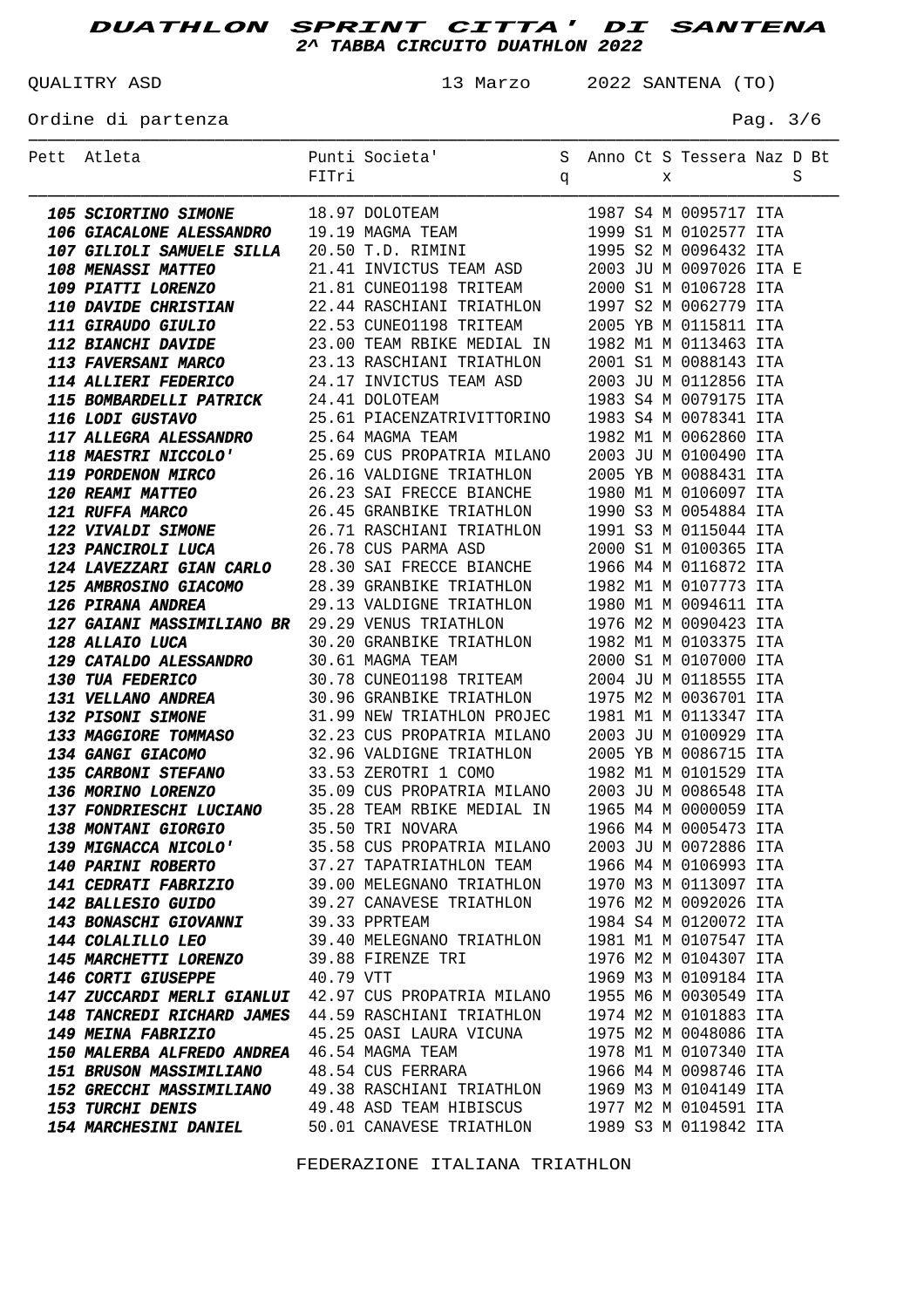QUALITRY ASD 13 Marzo 2022 SANTENA (TO)

Ordine di partenza  $P$ ag. 4/6

| Pett Atleta                                                                                                                                                                                                                                |           | Punti Societa' S Anno Ct S Tessera Naz D Bt |   |           |   |                                                |       |   |
|--------------------------------------------------------------------------------------------------------------------------------------------------------------------------------------------------------------------------------------------|-----------|---------------------------------------------|---|-----------|---|------------------------------------------------|-------|---|
|                                                                                                                                                                                                                                            | FITri     |                                             | q |           | X |                                                |       | S |
| <b>155 RECOMMEND 1988</b><br>166 CABAGEND 1991 S NOTE 1761 SAVIGELANO 1991 S NO12067 TR<br>156 CABAGENDE SUBERPE 55.23 PROFECO TRIATHLON 1975 N2 NO10288 TTA<br>156 CABAGENDE SUBERCO 65.53 RECORDINAL 11595 NE NO10387 TTA<br>156 IOCATEL |           |                                             |   |           |   |                                                |       |   |
|                                                                                                                                                                                                                                            |           |                                             |   |           |   |                                                |       |   |
|                                                                                                                                                                                                                                            |           |                                             |   |           |   |                                                |       |   |
|                                                                                                                                                                                                                                            |           |                                             |   |           |   |                                                |       |   |
|                                                                                                                                                                                                                                            |           |                                             |   |           |   |                                                |       |   |
|                                                                                                                                                                                                                                            |           |                                             |   |           |   |                                                |       |   |
|                                                                                                                                                                                                                                            |           |                                             |   |           |   |                                                |       |   |
|                                                                                                                                                                                                                                            |           |                                             |   |           |   |                                                |       |   |
|                                                                                                                                                                                                                                            |           |                                             |   |           |   |                                                |       |   |
|                                                                                                                                                                                                                                            |           |                                             |   |           |   |                                                |       |   |
|                                                                                                                                                                                                                                            |           |                                             |   |           |   |                                                |       |   |
|                                                                                                                                                                                                                                            |           |                                             |   |           |   |                                                |       |   |
|                                                                                                                                                                                                                                            |           |                                             |   |           |   |                                                |       |   |
|                                                                                                                                                                                                                                            |           |                                             |   |           |   |                                                |       |   |
|                                                                                                                                                                                                                                            |           |                                             |   |           |   |                                                |       |   |
|                                                                                                                                                                                                                                            |           |                                             |   |           |   |                                                |       |   |
|                                                                                                                                                                                                                                            |           |                                             |   |           |   |                                                |       |   |
|                                                                                                                                                                                                                                            |           |                                             |   |           |   |                                                |       |   |
|                                                                                                                                                                                                                                            |           |                                             |   |           |   |                                                |       |   |
|                                                                                                                                                                                                                                            |           |                                             |   |           |   |                                                |       |   |
|                                                                                                                                                                                                                                            |           |                                             |   |           |   |                                                |       |   |
|                                                                                                                                                                                                                                            |           |                                             |   |           |   |                                                |       |   |
|                                                                                                                                                                                                                                            |           |                                             |   |           |   |                                                |       |   |
|                                                                                                                                                                                                                                            |           |                                             |   |           |   |                                                |       |   |
|                                                                                                                                                                                                                                            |           |                                             |   |           |   |                                                |       |   |
|                                                                                                                                                                                                                                            |           |                                             |   |           |   |                                                |       |   |
|                                                                                                                                                                                                                                            |           |                                             |   |           |   |                                                |       |   |
|                                                                                                                                                                                                                                            |           |                                             |   |           |   |                                                |       |   |
|                                                                                                                                                                                                                                            |           |                                             |   |           |   |                                                |       |   |
|                                                                                                                                                                                                                                            |           |                                             |   |           |   |                                                |       |   |
|                                                                                                                                                                                                                                            |           |                                             |   |           |   |                                                |       |   |
| <b>184 GAI GABRIELE</b> M.C. AQUATICA TORINO S.D. 2004 JU M 0097465 ITA<br><b>185 MANZONI ANDREA</b> M.C. INVICTUS TEAM ASD 2004 JU M 0083970 ITA                                                                                          |           |                                             |   |           |   |                                                |       |   |
| <b>186 MEVIO GIACOMO</b><br><b>187 PLESCIA MATTEO</b><br><b>187 PLESCIA MATTEO</b><br><b>187 PLESCIA MATTEO</b><br><b>188 ACCORDINAL DESCRIPTION</b><br><b>188 ACCORDINAL DESCRIPTION</b><br><b>188 ACCORDINAL DESCRIPTION</b>             |           |                                             |   |           |   |                                                |       |   |
|                                                                                                                                                                                                                                            |           |                                             |   |           |   |                                                |       |   |
| <b>188 SCHULZE PATRICK</b>                                                                                                                                                                                                                 |           | N.C. DDS 2003 JU M 0096326 GER S            |   |           |   |                                                |       |   |
| <b>189 ULIANO LORENZO</b>                                                                                                                                                                                                                  |           | N.C. INVICTUS TEAM ASD                      |   |           |   | 2004 JU M 0104206 ITA                          |       |   |
| <b>190 ZAMBONIN CARLO</b>                                                                                                                                                                                                                  |           | N.C. INVICTUS TEAM ASD                      |   |           |   | 2003 JU M 0100242 ITA                          |       |   |
| <b>191 ATTUONI MATTEO</b>                                                                                                                                                                                                                  |           | N.C. F.I.TRI.                               |   |           |   | 2002 S1 M SENZA                                | ITA   |   |
| <b>192 BRICOLI RICCARDO</b>                                                                                                                                                                                                                |           | N.C. CUS PARMA ASD                          |   |           |   | 2001 S1 M 0126201 ITA                          |       |   |
| <b>193 BRIGHI RICCARDO</b>                                                                                                                                                                                                                 |           | N.C. RASCHIANI TRIATHLON                    |   |           |   | 2000 S1 M 0087945 ITA                          |       |   |
| <b>194 COCCO GIANLORENZO</b>                                                                                                                                                                                                               |           | N.C. A.S.D. TORINO TRIATH                   |   |           |   | 2002 S1 M 0118760 ITA                          |       |   |
| <b>195 COCO MARIO GABRIELE</b>                                                                                                                                                                                                             |           | N.C. MAGMA TEAM                             |   |           |   | 2001 S1 M 0126944 ITA                          |       |   |
| 196 DE GREGORIO LORENZO N.C. CUNEO1198 TRITEAM                                                                                                                                                                                             |           |                                             |   |           |   | 2001 S1 M 0103641 ITA                          |       |   |
| 197 DEMARCHI ALBERTO BARTO N.C. CUNEO1198 TRITEAM                                                                                                                                                                                          |           |                                             |   |           |   | 2002 S1 M 0105935 ITA E                        |       |   |
| <b>198 DI NOI LEONARDO</b>                                                                                                                                                                                                                 |           | N.C. CUS PROPATRIA MILANO                   |   |           |   | 2002 S1 M 0108769 ITA                          |       |   |
| <b>199 FALBRIARD SIMON</b>                                                                                                                                                                                                                 |           | N.C. XXX-ESTERO                             |   | 1998 S1 M |   |                                                | XXX S |   |
| <i><b>200 FIGINI ANDREA</b></i><br><b>201 GALLO MATTIA</b>                                                                                                                                                                                 | N.C. DDS  | N.C. FILMAR TRIATHLON                       |   |           |   | 2000 S1 M 0120045 ITA<br>2002 S1 M 0126723 ITA |       |   |
| <b>202 GRANELLI GREGORIO</b>                                                                                                                                                                                                               |           | N.C. CUS PARMA ASD                          |   |           |   | 2002 S1 M 0126203 ITA                          |       |   |
| <b>203 REMZIG VLAD</b>                                                                                                                                                                                                                     | N.C. ROU- |                                             |   | 2001 S1 M |   |                                                | ROU S |   |
| <b>204 ROGOZ ERIK</b>                                                                                                                                                                                                                      | N.C. ROU- |                                             |   | 2001 S1 M |   |                                                | ROU S |   |
|                                                                                                                                                                                                                                            |           |                                             |   |           |   |                                                |       |   |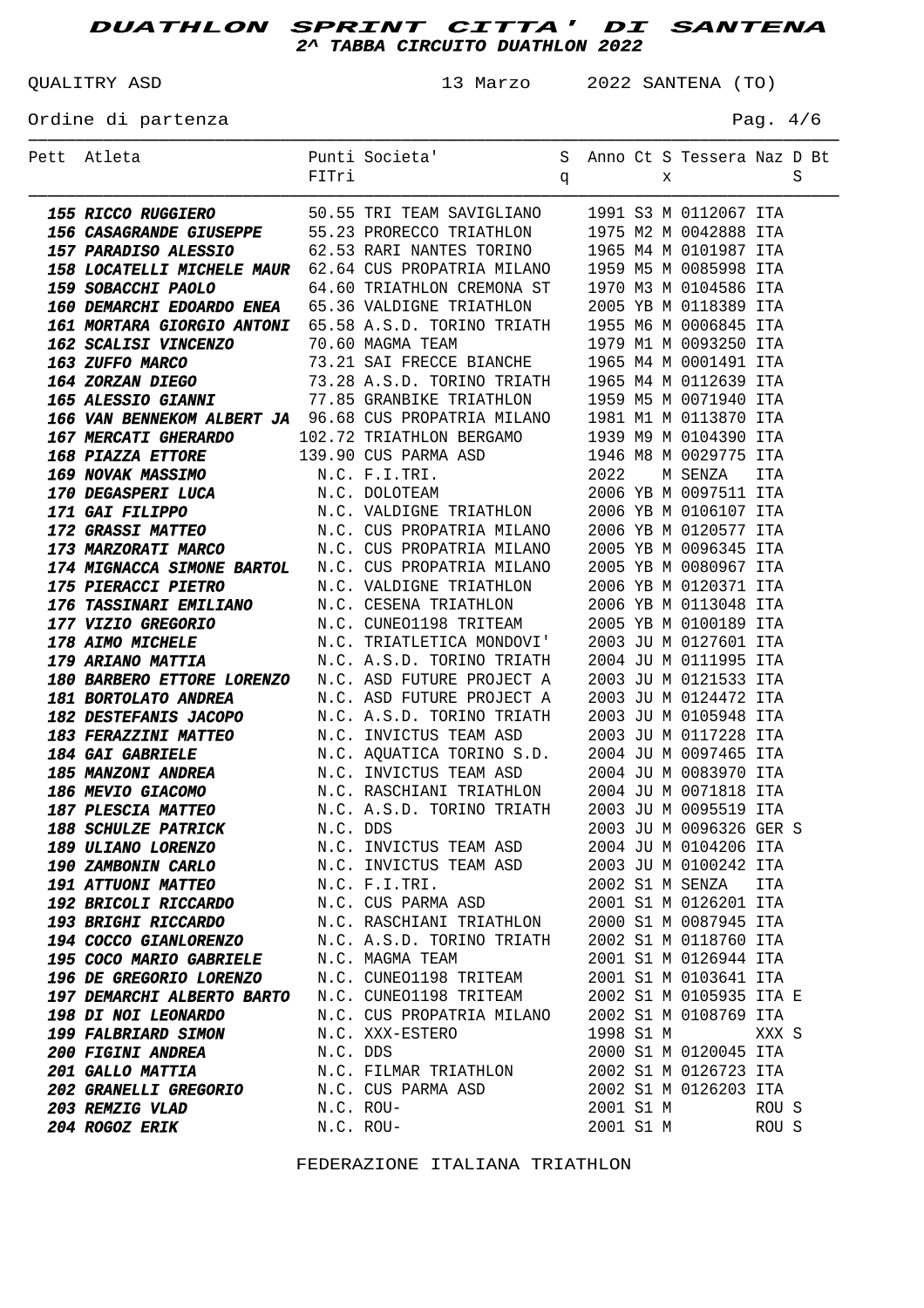QUALITRY ASD 13 Marzo 2022 SANTENA (TO)

## Ordine di partenza  $P = 5/6$

| Pett Atleta                                                                                                                                                                                                                                                                                        |                                                                                                    |  |  |                       |       |  |
|----------------------------------------------------------------------------------------------------------------------------------------------------------------------------------------------------------------------------------------------------------------------------------------------------|----------------------------------------------------------------------------------------------------|--|--|-----------------------|-------|--|
|                                                                                                                                                                                                                                                                                                    |                                                                                                    |  |  |                       |       |  |
| <b>205 BOLABOTO DOMINIQUE</b><br><b>205 BOLABOTO DOMINIQUE</b><br><b>206 DELCO' LORENZO</b><br><b>207 DEMOZZI DAVIDE</b><br><b>208 FAVA EDOARDO</b><br><b>N.C. SUIDENCONSIGLIO NUOTO</b><br><b>208 FAVA EDOARDO</b><br><b>N.C. GRANEIKE TRIATHLON</b><br><b>209 FERRARI FABRIZIO</b><br><b>N.C</b> |                                                                                                    |  |  |                       |       |  |
|                                                                                                                                                                                                                                                                                                    |                                                                                                    |  |  |                       | SUI S |  |
|                                                                                                                                                                                                                                                                                                    |                                                                                                    |  |  |                       |       |  |
|                                                                                                                                                                                                                                                                                                    |                                                                                                    |  |  |                       |       |  |
|                                                                                                                                                                                                                                                                                                    |                                                                                                    |  |  |                       |       |  |
|                                                                                                                                                                                                                                                                                                    |                                                                                                    |  |  |                       |       |  |
|                                                                                                                                                                                                                                                                                                    |                                                                                                    |  |  |                       |       |  |
|                                                                                                                                                                                                                                                                                                    |                                                                                                    |  |  |                       |       |  |
|                                                                                                                                                                                                                                                                                                    |                                                                                                    |  |  |                       |       |  |
|                                                                                                                                                                                                                                                                                                    |                                                                                                    |  |  |                       |       |  |
|                                                                                                                                                                                                                                                                                                    |                                                                                                    |  |  |                       |       |  |
|                                                                                                                                                                                                                                                                                                    |                                                                                                    |  |  |                       |       |  |
|                                                                                                                                                                                                                                                                                                    |                                                                                                    |  |  |                       |       |  |
|                                                                                                                                                                                                                                                                                                    |                                                                                                    |  |  |                       |       |  |
|                                                                                                                                                                                                                                                                                                    |                                                                                                    |  |  |                       |       |  |
|                                                                                                                                                                                                                                                                                                    |                                                                                                    |  |  |                       |       |  |
|                                                                                                                                                                                                                                                                                                    |                                                                                                    |  |  |                       |       |  |
|                                                                                                                                                                                                                                                                                                    |                                                                                                    |  |  |                       |       |  |
|                                                                                                                                                                                                                                                                                                    |                                                                                                    |  |  |                       |       |  |
|                                                                                                                                                                                                                                                                                                    |                                                                                                    |  |  |                       |       |  |
|                                                                                                                                                                                                                                                                                                    |                                                                                                    |  |  |                       |       |  |
| <b>214 BERGADANO GIULIO M.C. GRANBIKE TRIATHION</b> 1992 S3 M 0111794 ITA<br><b>215 BRENDOLISE GIUILIANO</b> M.C. BUONCONSIGLIO NUOTO 1992 S3 M 0120577 ITA<br><b>217 COMINETTO DAVIDE</b> M.C. BUONCONSIGLIO NUOTO 1992 S3 M 0100577 ITA<br><b>218 </b>                                           |                                                                                                    |  |  |                       |       |  |
|                                                                                                                                                                                                                                                                                                    |                                                                                                    |  |  | 1987 S4 M SENZA ITA   |       |  |
| <b>227 CANDILORO MARCELLO</b> M.C. F.I.TRI. 1987 S4 M SENZA ITA<br><b>228 CORVETTO ENRICO</b> M.C. DIAMOND TRI FREETIME 1986 S4 M 0118304 ITA<br><b>229 DI GREGORIO ALBERTO</b> M.C. FILMAR TRIATHLON 1984 S4 M 0058820 ITA<br><b>230 DIROCCIA ALESS</b>                                           |                                                                                                    |  |  |                       |       |  |
|                                                                                                                                                                                                                                                                                                    |                                                                                                    |  |  |                       |       |  |
| <b>231 FERRARI LUCA</b><br><b>EXERVARI LUCA</b><br><b>EXERVARIO SIMONE TIZIANO</b><br>N.C. DOLOTEAM<br>N.C. DOLOTEAM<br>N.C. ASD LIFE TRIATHLON 1983 S4 M 0093351 ITA<br><b>233 GUERRERI ORAZIO</b><br>N.C. ASD LIFE TRIATHLON 1983 S4 M 0097277 ITA<br><b>235 MIGNO</b>                           |                                                                                                    |  |  |                       |       |  |
|                                                                                                                                                                                                                                                                                                    |                                                                                                    |  |  |                       |       |  |
|                                                                                                                                                                                                                                                                                                    |                                                                                                    |  |  |                       |       |  |
|                                                                                                                                                                                                                                                                                                    |                                                                                                    |  |  |                       |       |  |
|                                                                                                                                                                                                                                                                                                    |                                                                                                    |  |  |                       |       |  |
| <b>ASSEMBED AND ANDRO</b><br><b>ASSEMBED AND AND AND ANCE AND AND AND AND AND ANCE SAVONA TRIATHLON</b><br><b>ASSEMBED AND ANCE AND ANCE AND ANCE AND AND TRIATHLON</b><br><b>ASSEMBED AND ANCE AND ANCE AND TRIANGED AND TRIANGED AND TRIANGED ANCE </b>                                          |                                                                                                    |  |  |                       |       |  |
|                                                                                                                                                                                                                                                                                                    |                                                                                                    |  |  |                       |       |  |
| <b>238 SORDELLO FABRIZIO</b>                                                                                                                                                                                                                                                                       | N.C. F.I.TRI. 1984 S4 M SENZA ITA                                                                  |  |  |                       |       |  |
| <i><b>239 TROGLIA LUCA</b></i>                                                                                                                                                                                                                                                                     | N.C. TRIVIVISPORT                                                                                  |  |  | 1987 S4 M 0061466 ITA |       |  |
| <b>240 VENEZIA DAVIDE</b>                                                                                                                                                                                                                                                                          | N.C. GRANBIKE TRIATHLON                                                                            |  |  | 1984 S4 M 0102938 ITA |       |  |
| <b>241 VERDOJA GABRIELE</b>                                                                                                                                                                                                                                                                        | N.C. VALDIGNE TRIATHLON                                                                            |  |  | 1983 S4 M 0085693 ITA |       |  |
| <b>242 ANDRONICO GILLES</b>                                                                                                                                                                                                                                                                        | N.C. PPRTEAM                                                                                       |  |  | 1981 M1 M 0085521 ITA |       |  |
| <b>243 BERTOLA PAOLO</b>                                                                                                                                                                                                                                                                           | N.C. POOL CANTU' 1999 A.S 1980 M1 M 0097320 ITA                                                    |  |  |                       |       |  |
| <b>244 CHIOSSO MATTEO</b>                                                                                                                                                                                                                                                                          | N.C. RARI NANTES TORINO 1978 M1 M 0126836 ITA                                                      |  |  |                       |       |  |
| <b>245 CORNAGLIA PIER ANTONIO</b>                                                                                                                                                                                                                                                                  | N.C. A.S.D. TORINO TRIATH 1981 M1 M 0119677 ITA<br>N.C. NEW TRIATHLON PROJEC 1980 M1 M 0108990 ITA |  |  |                       |       |  |
| 246 DE VITTOR MASSIMILIANO                                                                                                                                                                                                                                                                         |                                                                                                    |  |  |                       |       |  |
| <b>247 DELITALA RICCARDO</b>                                                                                                                                                                                                                                                                       | N.C. OLIMPIC TRIATHLON 1979 M1 M 0093566 ITA                                                       |  |  |                       |       |  |
| <b>248 FORESTA ANDREA</b>                                                                                                                                                                                                                                                                          | N.C. SAVONA TRIATHLON                                                                              |  |  | 1981 M1 M 0079785 ITA |       |  |
| <i><b>249 GIODA PAOLO</b></i>                                                                                                                                                                                                                                                                      | N.C. TRIVIVISPORT                                                                                  |  |  | 1979 M1 M 0127417 ITA |       |  |
| <i><b>250 GIULIANI ALBERTO</b></i>                                                                                                                                                                                                                                                                 | N.C. GRANBIKE TRIATHLON 1979 M1 M 0073618 ITA                                                      |  |  |                       |       |  |
| <i><b>251 MARCUCCI DIEGO</b></i>                                                                                                                                                                                                                                                                   | N.C. A.S.D. TORINO TRIATH 1978 M1 M 0125451 ITA                                                    |  |  |                       |       |  |
| 252 ORSI LUCA                                                                                                                                                                                                                                                                                      | N.C. F.I.TRI.                                                                                      |  |  | 1978 M1 M SENZA       | ITA   |  |
| <i><b>253 PALUZZI SILVIO</b></i>                                                                                                                                                                                                                                                                   | N.C. TRIATLETICA MONDOVI' 1980 M1 M 0113708 ITA                                                    |  |  |                       |       |  |
| <b>254 PANARELLO GIUSEPPE</b>                                                                                                                                                                                                                                                                      | N.C. A.S.D. TORINO TRIATH 1979 M1 M 0122670 ITA                                                    |  |  |                       |       |  |